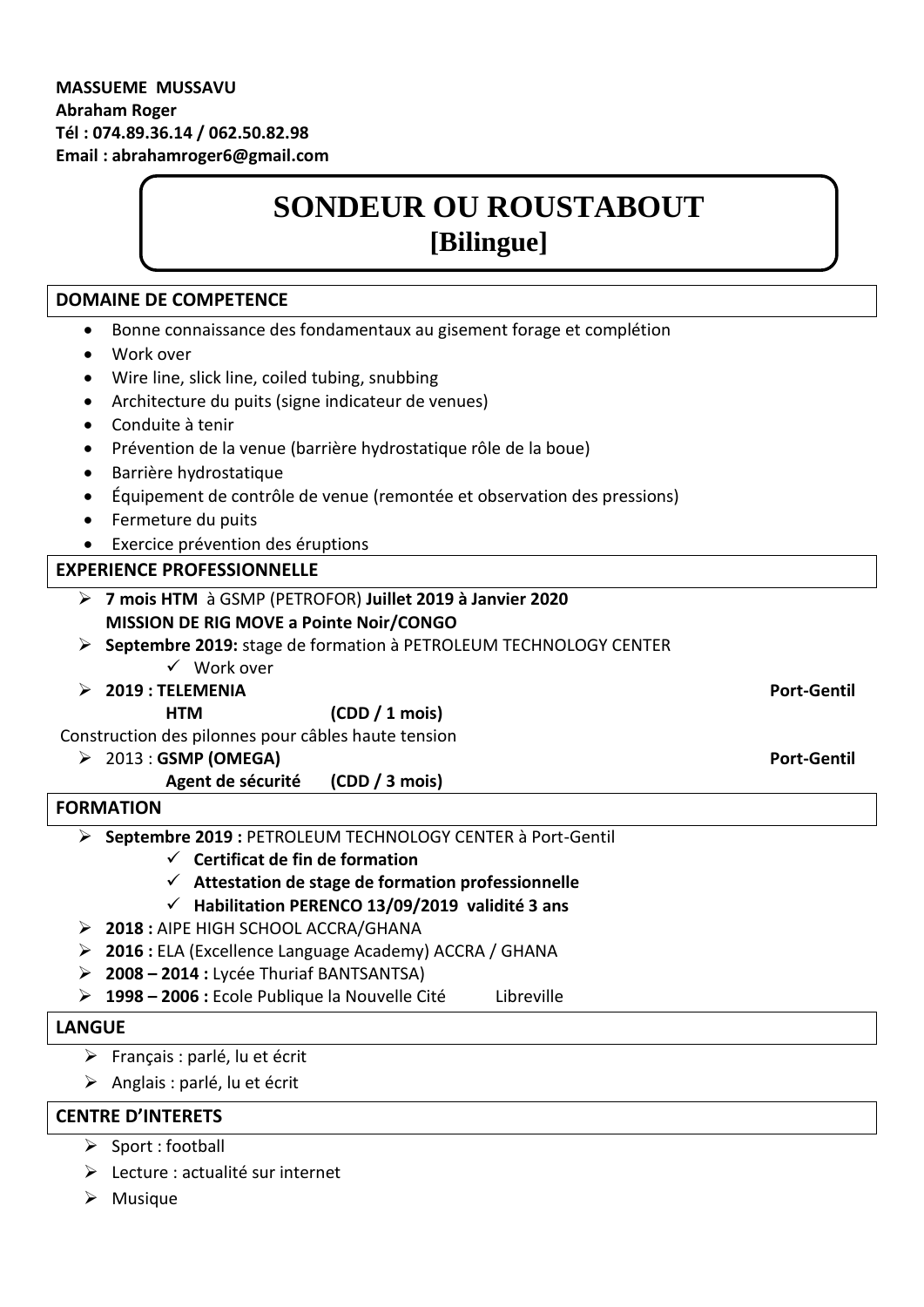### **MASSUEME MUSSAVU Abraham Roger Phone : 074.89.36.14 / 062.50.82.98 Email : abrahamroger6@gmail.com**

# **WORK OVER [Bilingual]**

### **FIELD OF COMPETENCE**

 Good knowledge of the fundamentals in the drilling and completion field Work over Wire line, slick line, coiled tubing, snubbing Architecture of the well (sign indicator of come) Conduct to hold Prevention of the coming (hydrostatic barrier role of the mud) Hydrostatic barrier Arrival control equipment (rise and pressure observation) Closure of wells Eruption prevention exercise Bulk operator assistant **PROFESSIONAL EXPERIENCE 7 months Roustabout** to GSMP (PETROFOR) **July 2019 to November 2019**

**September 2019:** training course at PETROLEUM TECHNOLOGY CENTER

- $\checkmark$  Intervention on wells
- **2019 : TELEMENIA Port-Gentil**
	- **HTM (CDD / 1 month)**
	- **01/02/2014 - 30/06/2014 : BGS assistant Bulk operator ( 6month CDD)**
		- $\checkmark$  Pylon construction for high-voltage cables
	- 2013 : **GSMP (OMEGA) Port-Gentil** 
		- **Security agent (CDD / 3 month)**

### **TRAINING**

**September 2019:** PETROLEUM TECHNOLOGY CENTER in Port-Gentil

- **Certificate of completion**
- **Certificate of vocational training course**
- **September 2019 : Habilitation of PERENCO 13/09/2019 (validity 3 years)**
- **2018 :** AIPE HIGH SCHOOL ACCRA/GHANA
- **2016 :** ELA (Excellence Language Academy) ACCRA / GHANA
- **2008 – 2014 :** High school Thuriaf BANTSANTSA) BEPC
- **1998 – 2006 :** Public school "la Nouvelle Cité" Libreville

### **LANGUE**

 $\triangleright$  French: spoken, read and written

 $\triangleright$  English: spoken, read and written